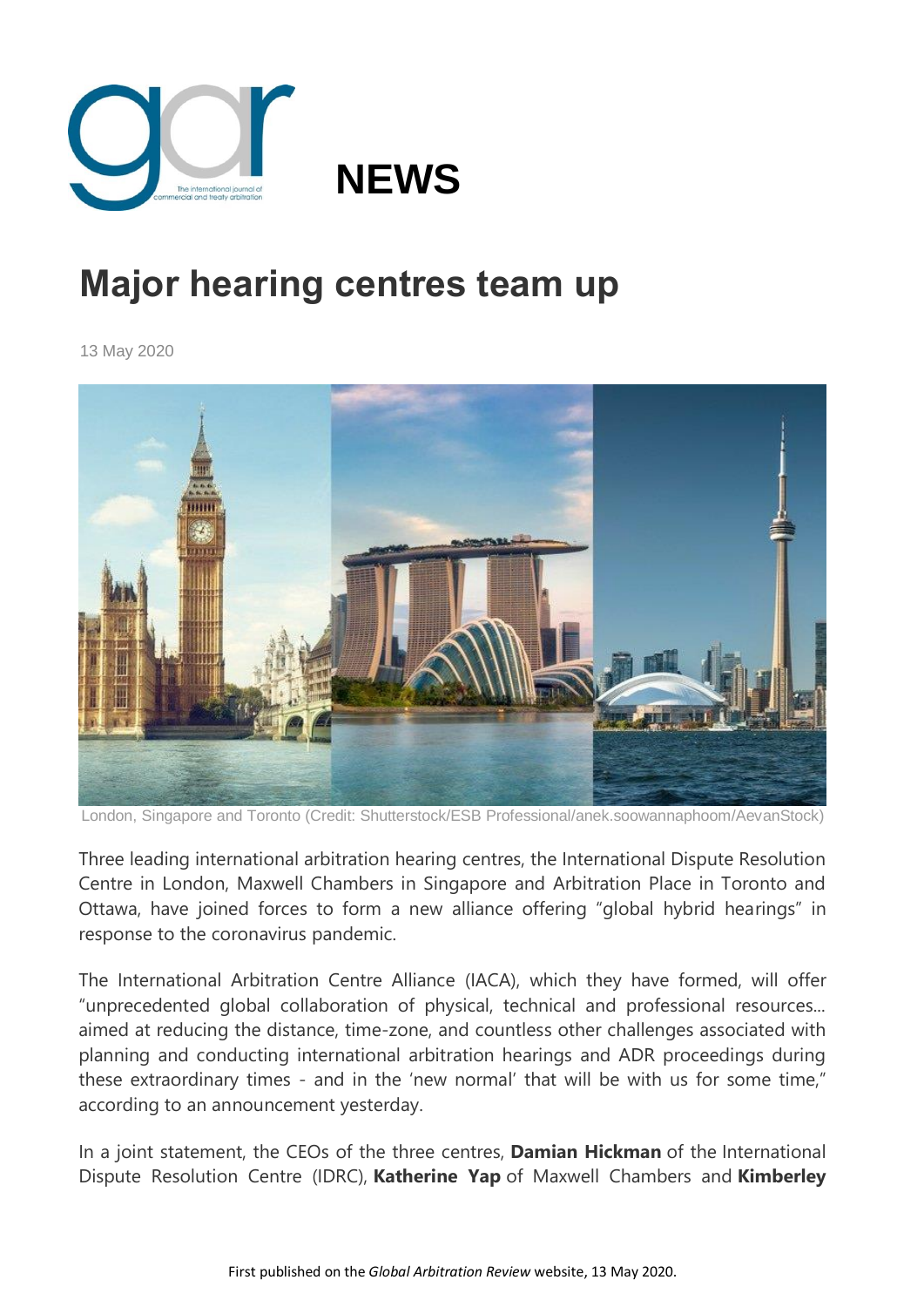**Stewart** of Arbitration Place, say: "The alliance breaks barriers and builds international bridges, providing the platform for our partners to connect globally, allowing a seamless and smooth dispute resolution experience."

"This is something the dispute resolution world desperately needs right now because of covid-19 travel and assembly restrictions. We also firmly believe it's the way of the future. International arbitration practitioners are becoming comfortable with virtual hearings. Longer-term, even when global travel restrictions are eased, virtual will be used regularly to reduce travel time and cost"

The IDRC has been operating for over 20 years in London and is the UK's leading facility for arbitration and other forms of ADR. Maxwell Chambers, centrally located in Singapore's business district, is the world's first integrated ADR complex, housing hearing facilities as well as the local offices of international ADR institutions, law firms and ancillary services. Arbitration Place combines state-of-the-art hearing facilities and hybrid hearing facilities in Toronto and Ottawa with real-time court reporting, concierge-level administrative support, client-service teams, and a roster of renowned arbitrators.

Together as IACA, the three partners promise to provide "global hybrid hearings through a combination of physical and virtual attendance methods so all parties, counsel, arbitrators, arbitral secretaries, witnesses, arbitral institutions, court reporters and translators can participate fully and easily, no matter where in the world they are located."

Some will attend the IACA facility closest to them and participate either in a group room with distancing protocols, or in private technology suites with videoconferencing connections, the announcement explains. Others will connect remotely using a secure virtual platform.

In investor-state arbitrations that are fully or partly open to the public, the IACA can also make hearings widely accessible around the world.

"IACA's fully integrated global hybrid hearings will provide everything that international arbitration has come to expect from traditional single-site physical hearings, including realtime court reporting, simultaneous translation and breakout rooms for each party and for the arbitral tribunal," the announcement promises. "It also provides technical support before and during hearings, including technical rehearsals, monitoring, and enhanced cyber-security measures."

"This innovative approach will enable the international dispute resolution industry to be prepared for whatever form the 'new normal' may take. It is also inherently 'greener', as its simplicity, ease of access, and time and cost efficiencies encourage less international travel"